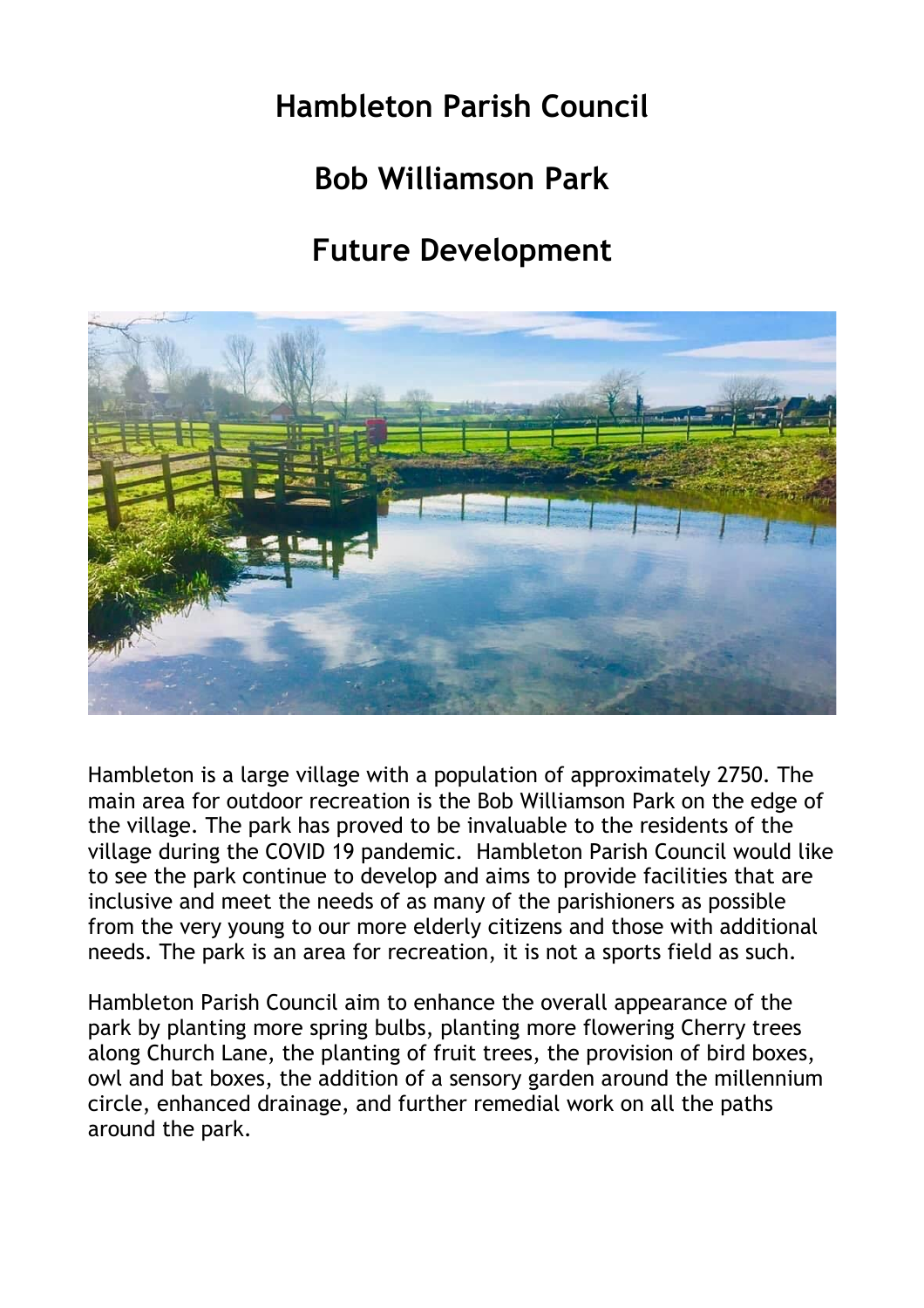The park can be split into the following areas:

# **Millenium Circle:**

This area is in the need of further enhancement so that it could be a quiet area for reflection. The improvements to this part of the park could include sensory planting, of the provision 'Chat benches' (where if you sit on the bench it indicates you would welcome a chat) and the furbishment of the sign post.

## **Teenage area:**

The teenage area is for the young people of the village who do like somewhere just to chill and further development may involve some sort of equipment for skateboards. There is limited space and so the provision of a large ramp is not feasible, but the council is keen to look at the possibility of provision for skate boarding.

# **Play area/Outdoor Gym:**

The play area is a popular facility, but is looking tired and it does suffer from drainage issues as does the Outdoor gym equipment, the council will be looking at improving the drainage/surfaces in these areas and consider any enhancement that could be made to the current play equipment. The access to the picnic table for those with additional needs also requires improvement.

## **Football pitch:**

The football pitch provides an area for informal games and there are no plans for any additional facilities at the moment.

## **Woodland Area:**

The plans for the woodland area include more maintenance and where appropriate the replacement of the more mature trees and the planting of additional trees and bulbs. The provision of a 'Fairy Garden' with toadstools for the very young is envisaged to be a welcome addition.

## **Pond Area:**

The pond area provides a haven for wildlife and is an area for future developments such as a wildflower area. The pond has benches and picnic tables to provide a quiet area to enjoy the surrounding countryside.

## **Dog Area:**

The fenced dog area is the only area where dogs are permitted to run free without being on a lead. The future plan for this area includes further extension of the hedge and remedial work on the path.